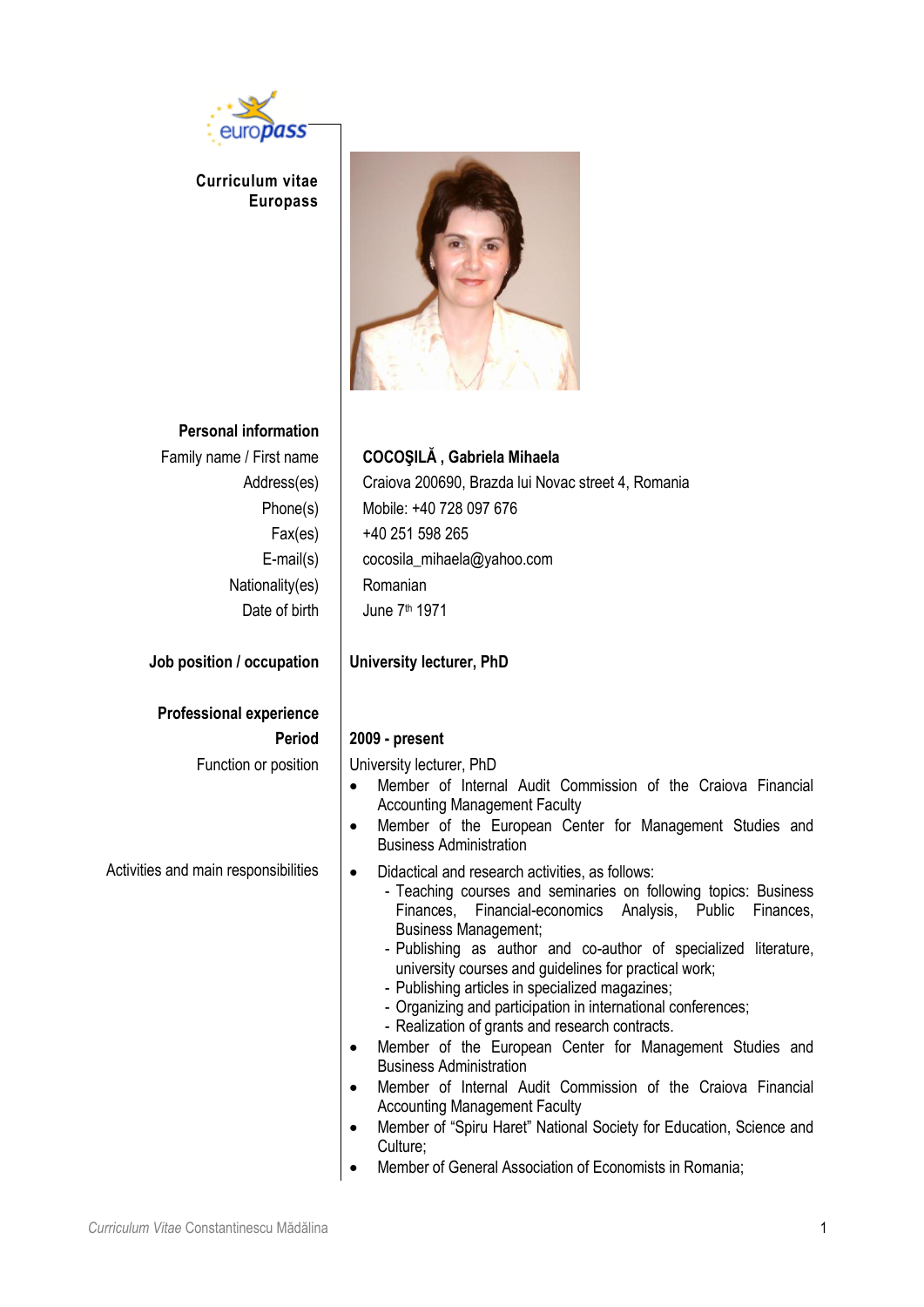| Name and address of the employer     | "Spiru Haret" University Bucharest, Craiova Financial Accountancy<br>Management Faculty (Craiova 2006909, Brazda lui Novac 4)                                                                                                                                                                                                                                                                                                                                                                                                                                                                                                                                                                                                                                                                                                                                         |  |  |  |  |  |
|--------------------------------------|-----------------------------------------------------------------------------------------------------------------------------------------------------------------------------------------------------------------------------------------------------------------------------------------------------------------------------------------------------------------------------------------------------------------------------------------------------------------------------------------------------------------------------------------------------------------------------------------------------------------------------------------------------------------------------------------------------------------------------------------------------------------------------------------------------------------------------------------------------------------------|--|--|--|--|--|
| Types of business or sector          | Didactical and research activities<br>University research and education                                                                                                                                                                                                                                                                                                                                                                                                                                                                                                                                                                                                                                                                                                                                                                                               |  |  |  |  |  |
| <b>Period</b>                        | 2007 - 2009                                                                                                                                                                                                                                                                                                                                                                                                                                                                                                                                                                                                                                                                                                                                                                                                                                                           |  |  |  |  |  |
| Function or position                 | University lecturer, PhD<br>Member of the European Center for Management Studies and Business<br>Administration                                                                                                                                                                                                                                                                                                                                                                                                                                                                                                                                                                                                                                                                                                                                                       |  |  |  |  |  |
| Activities and main responsibilities | Didactical and research activities, as follows:<br>- Teaching courses and seminaries on following topics: Business<br>Finances, Financial-economics Analysis, Audit and Control;<br>- Publishing as author and co-author of specialized literature,<br>university courses and guidelines for practical work;<br>- Publishing articles in specialized magazines;<br>- Organizing and participation in international conferences;<br>- Realization of grants and research contracts.<br>Member of the European Center for Management Studies and<br>٠<br><b>Business Administration</b><br>Member of Internal Audit Commission of the Craiova Financial<br>$\bullet$<br><b>Accounting Management Faculty</b><br>Member of "Spiru Haret" National Society for Education, Science and<br>$\bullet$<br>Culture;<br>Member of General Association of Economists in Romania; |  |  |  |  |  |
| Name and address of the employer     | "Spiru Haret" University Bucharest, Craiova Financial Accountancy<br>Management Faculty (Craiova 2006909, Brazda lui Novac 4)                                                                                                                                                                                                                                                                                                                                                                                                                                                                                                                                                                                                                                                                                                                                         |  |  |  |  |  |
| Types of business or sector          | Didactical and research activities<br>University research and education                                                                                                                                                                                                                                                                                                                                                                                                                                                                                                                                                                                                                                                                                                                                                                                               |  |  |  |  |  |
| <b>Period</b>                        | 2000 - 2007                                                                                                                                                                                                                                                                                                                                                                                                                                                                                                                                                                                                                                                                                                                                                                                                                                                           |  |  |  |  |  |
| Function or position                 | University assistant, PhD                                                                                                                                                                                                                                                                                                                                                                                                                                                                                                                                                                                                                                                                                                                                                                                                                                             |  |  |  |  |  |
| Activities and main responsibilities | Didactical and research activities, as follows:<br>- Teaching courses on following topics: Financial Management of<br>Business;<br>- Teaching seminaries on following topics: Business Finances,<br>Financial Management of Business, Financial-economics Analysis,<br>Economic<br>Efficiency,<br>Economic<br>Forecasting,<br>General<br>Management;<br>- Publishing as author and co-author of specialized literature,<br>university courses and guidelines for practical work;<br>- Publishing articles in specialized magazines;<br>- Participation in international conferences;<br>- Realization of grants and research contracts.                                                                                                                                                                                                                               |  |  |  |  |  |
| Name and address of the employer     | "Spiru Haret" University Bucharest, Craiova Financial Accountancy<br>Management Faculty (Craiova 2006909, Brazda lui Novac 4)                                                                                                                                                                                                                                                                                                                                                                                                                                                                                                                                                                                                                                                                                                                                         |  |  |  |  |  |
| Types of business or sector          | Didactical and research activities<br>University research and education                                                                                                                                                                                                                                                                                                                                                                                                                                                                                                                                                                                                                                                                                                                                                                                               |  |  |  |  |  |
| <b>Period</b>                        | 1999 - 2000                                                                                                                                                                                                                                                                                                                                                                                                                                                                                                                                                                                                                                                                                                                                                                                                                                                           |  |  |  |  |  |
| Function or position                 | University preparator                                                                                                                                                                                                                                                                                                                                                                                                                                                                                                                                                                                                                                                                                                                                                                                                                                                 |  |  |  |  |  |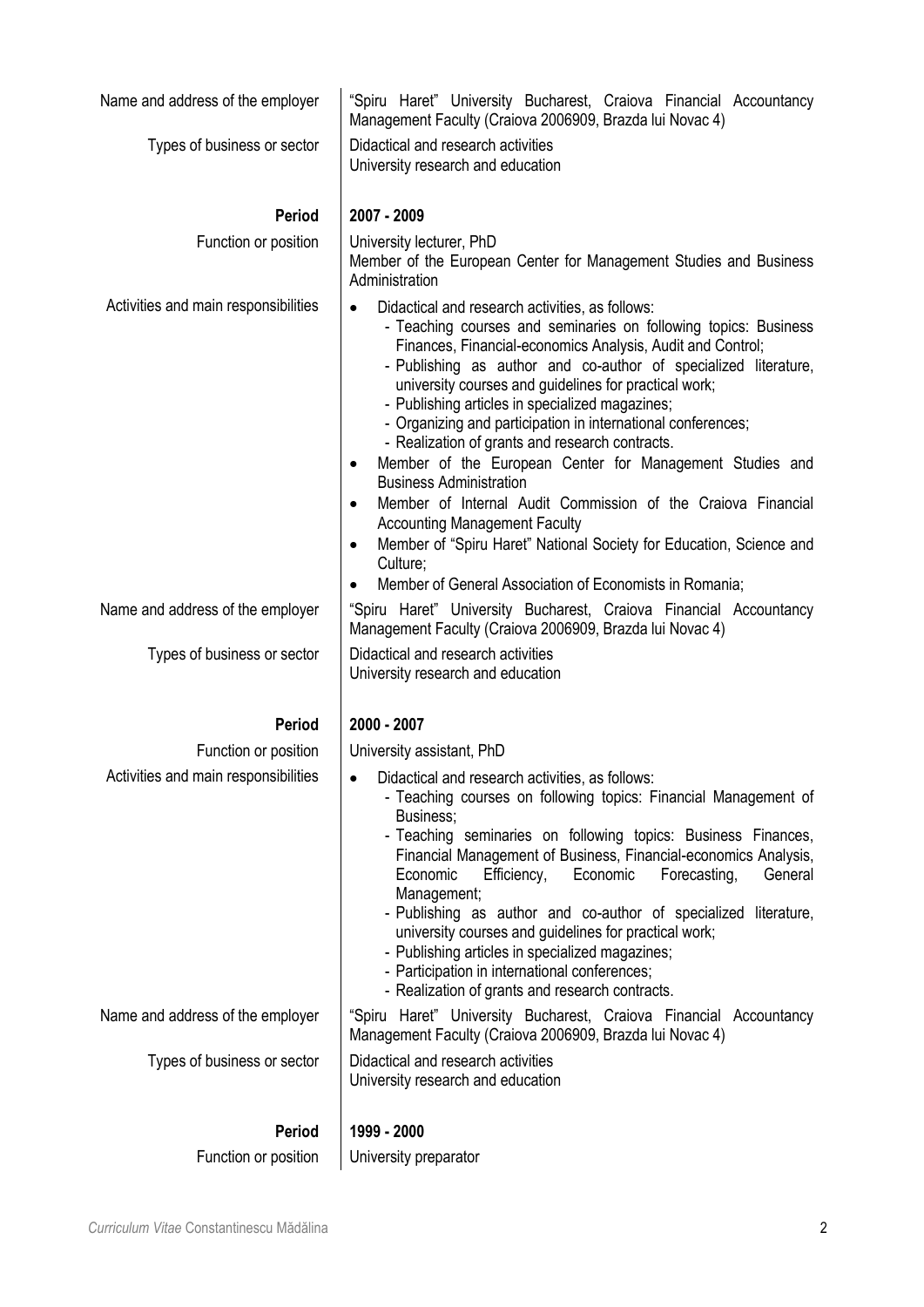| Activities and main responsibilities                              | Didactical and research activities, as follows:<br>$\bullet$<br>- Teaching seminaries on following topics: Financial-economics<br>Analysis, Economic Efficiency, Economic Forecasting, General<br>Management;<br>- Publishing as author and co-author of specialized literature,<br>university courses and guidelines for practical work;<br>- Publishing articles in specialized magazines;<br>- Participation in international conferences; |
|-------------------------------------------------------------------|-----------------------------------------------------------------------------------------------------------------------------------------------------------------------------------------------------------------------------------------------------------------------------------------------------------------------------------------------------------------------------------------------------------------------------------------------|
| Name and address of the employer                                  | - Realization of grants and research contracts.<br>"Spiru Haret" University Bucharest, Craiova Financial Accountancy<br>Management Faculty (Craiova 2006909, Brazda lui Novac 4)                                                                                                                                                                                                                                                              |
| Types of business or sector                                       | Didactical and research activities<br>University research and education                                                                                                                                                                                                                                                                                                                                                                       |
| <b>Period</b>                                                     | 1998 - 2000                                                                                                                                                                                                                                                                                                                                                                                                                                   |
| Function or position                                              | Acting (locum tenens) professor                                                                                                                                                                                                                                                                                                                                                                                                               |
| Activities and main responsibilities                              | Didactical and research activities, as follows:<br>- Teaching Economy.                                                                                                                                                                                                                                                                                                                                                                        |
| Name and address of the employer                                  | <b>Bechet Theoretical High school</b>                                                                                                                                                                                                                                                                                                                                                                                                         |
| Types of business or sector                                       | Didactical and research activities<br>College research and education                                                                                                                                                                                                                                                                                                                                                                          |
| <b>Education and training</b>                                     |                                                                                                                                                                                                                                                                                                                                                                                                                                               |
| Dates                                                             | 2003 - 2009                                                                                                                                                                                                                                                                                                                                                                                                                                   |
| Title of qualification awarded                                    | Ph.D. in Economics (diploma issued on 27.03.2008, serial F No. 0002651)                                                                                                                                                                                                                                                                                                                                                                       |
| Principal subjects/occupational skills<br>covered                 | Domain: Accountancy<br>Theme: Modern methods and techniques of financial analysis and<br>forecasting                                                                                                                                                                                                                                                                                                                                          |
| Name and type of organization<br>providing education and training | University of Craiova<br>Faculty of Economics and Business Administration                                                                                                                                                                                                                                                                                                                                                                     |
| International classification level                                | <b>ISCED 8</b>                                                                                                                                                                                                                                                                                                                                                                                                                                |
| Dates                                                             | 2002 - 2004                                                                                                                                                                                                                                                                                                                                                                                                                                   |
| Title of qualification awarded                                    | Master in Economics (diploma issued on 16.09.2004, serial G No.<br>0000916)                                                                                                                                                                                                                                                                                                                                                                   |
| Principal subjects/occupational skills<br>covered                 | Specialization: Business Administration                                                                                                                                                                                                                                                                                                                                                                                                       |
| Name and type of organization<br>providing education and training | University of Craiova<br>Faculty of Economics                                                                                                                                                                                                                                                                                                                                                                                                 |
| International classification level                                | <b>ISCED 7</b>                                                                                                                                                                                                                                                                                                                                                                                                                                |
| Dates                                                             | 1993 - 1997                                                                                                                                                                                                                                                                                                                                                                                                                                   |
| Title of qualification awarded                                    | Licensed in Economics (diploma issued on 02.09.1998, serial P No.<br>0091302)                                                                                                                                                                                                                                                                                                                                                                 |
| Principal subjects/occupational skills<br>covered                 | Economics, Specialization: Business Administration                                                                                                                                                                                                                                                                                                                                                                                            |
| Name and type of organization<br>providing education and training | University of Craiova<br><b>Faculty of Economics</b>                                                                                                                                                                                                                                                                                                                                                                                          |
| International classification level                                | <b>ISCED 6</b>                                                                                                                                                                                                                                                                                                                                                                                                                                |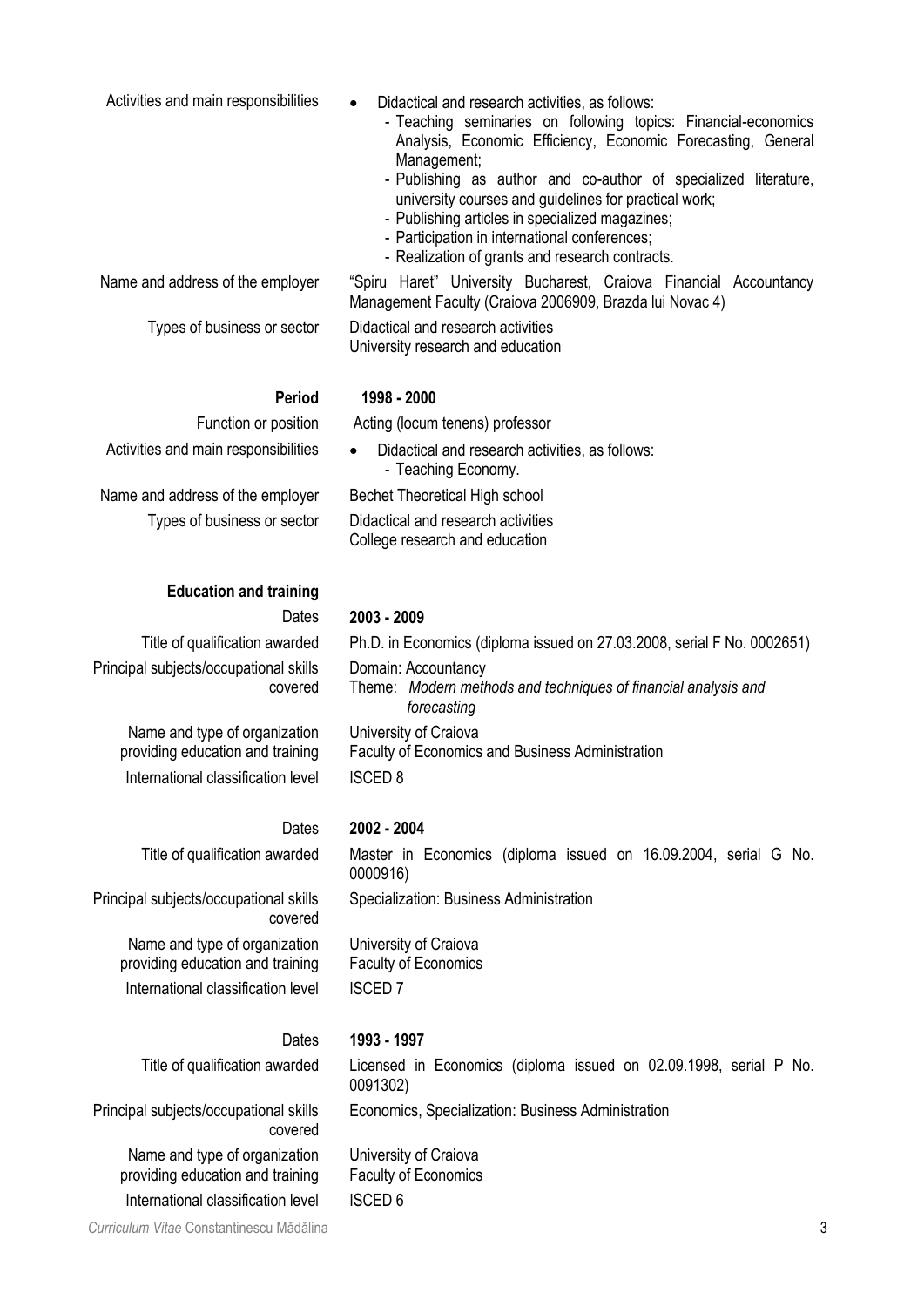| Personal skills and competences | $\blacksquare$ | Scientific research activity (last 5 years):<br>economy;<br>- 2 CNCSIS grants, as a member of the research team;<br>research team;<br>Professional and academic duties:<br>(2003);<br>editions;<br>Bucharest, no. 367; |                | 1 papers published by an ISI magazine;<br>journals (B classification);<br>and international participation;<br>Accounting Management Faculty (2010)<br>http://www.spiruharet.ro/facultati/management-<br>craiova/zone/14eec483f3c30cdffb3ab082331a3fb3;<br>http://www.spiruharet.ro/facultati/management-<br>craiova/zone/d7ec9d81bd244b6ce9af1addee4ae8ca;<br>technologies, Bucharest;<br>University, Faculty of Letters;<br>of Craiova, Faculty of Science;<br>S.I.C.O. S.A., Craiova. |                |                       |                 | - 6 specialty papers, of which 4 academic books published by Romanian<br>CNCSIS recognized publishers as author / co-author in the field of<br>- 9 papers published by internationally and nationally recognized<br>- 7 papers published by Romanian CNCSIS recognized publishers;<br>- 18 papers published in volumes of scientific exhibitions with national<br>- 5 business contracts, of which 1 as director and 4 as a member of the<br>- Member of Editorial Board of "Spiru Haret" University Annals,<br>Economics Series, Craiova Financial Accounting Management Faculty<br>- Member of Internal Audit Commission of the Craiova Financial<br>- Member of the Bureau of the Department of Economics, "Spiru Haret"<br>University, Craiova Financial Accounting Management Faculty;<br>- Member of steering committee for Research Sessions, the IX <sup>th</sup> - XIII <sup>th</sup><br>- Certificate of participation in technology training program IFR-ID,<br>- Certificate of participation in training programs in e-Learning<br>- Certificate of French language skills, issued by Timişoara West<br>- Certificate for graduation of Pedagogical module, issued by University<br>Certificate for graduation of PC operation module, issued by Territorial<br>Center for Training and Development in Informatics and Management, |                |                     |
|---------------------------------|----------------|------------------------------------------------------------------------------------------------------------------------------------------------------------------------------------------------------------------------|----------------|-----------------------------------------------------------------------------------------------------------------------------------------------------------------------------------------------------------------------------------------------------------------------------------------------------------------------------------------------------------------------------------------------------------------------------------------------------------------------------------------|----------------|-----------------------|-----------------|-------------------------------------------------------------------------------------------------------------------------------------------------------------------------------------------------------------------------------------------------------------------------------------------------------------------------------------------------------------------------------------------------------------------------------------------------------------------------------------------------------------------------------------------------------------------------------------------------------------------------------------------------------------------------------------------------------------------------------------------------------------------------------------------------------------------------------------------------------------------------------------------------------------------------------------------------------------------------------------------------------------------------------------------------------------------------------------------------------------------------------------------------------------------------------------------------------------------------------------------------------------------------------------------------------------------------------------------------|----------------|---------------------|
| Mother tongue(s)                |                | Romanian                                                                                                                                                                                                               |                |                                                                                                                                                                                                                                                                                                                                                                                                                                                                                         |                |                       |                 |                                                                                                                                                                                                                                                                                                                                                                                                                                                                                                                                                                                                                                                                                                                                                                                                                                                                                                                                                                                                                                                                                                                                                                                                                                                                                                                                                 |                |                     |
| Other language(s)               |                |                                                                                                                                                                                                                        |                |                                                                                                                                                                                                                                                                                                                                                                                                                                                                                         |                |                       |                 |                                                                                                                                                                                                                                                                                                                                                                                                                                                                                                                                                                                                                                                                                                                                                                                                                                                                                                                                                                                                                                                                                                                                                                                                                                                                                                                                                 |                |                     |
| Self-assessment                 |                | Understanding                                                                                                                                                                                                          |                |                                                                                                                                                                                                                                                                                                                                                                                                                                                                                         |                |                       | <b>Speaking</b> |                                                                                                                                                                                                                                                                                                                                                                                                                                                                                                                                                                                                                                                                                                                                                                                                                                                                                                                                                                                                                                                                                                                                                                                                                                                                                                                                                 |                | Writing             |
| European level (*)              |                | Listening                                                                                                                                                                                                              |                | Reading                                                                                                                                                                                                                                                                                                                                                                                                                                                                                 |                | Spoken<br>interaction |                 | Spoken production                                                                                                                                                                                                                                                                                                                                                                                                                                                                                                                                                                                                                                                                                                                                                                                                                                                                                                                                                                                                                                                                                                                                                                                                                                                                                                                               |                |                     |
| <b>English</b>                  | A <sub>1</sub> | Elementary<br>user                                                                                                                                                                                                     | A <sub>1</sub> | Elementary<br>user                                                                                                                                                                                                                                                                                                                                                                                                                                                                      | A <sub>1</sub> | Elementary<br>user    | A <sub>1</sub>  | Elementary<br>user                                                                                                                                                                                                                                                                                                                                                                                                                                                                                                                                                                                                                                                                                                                                                                                                                                                                                                                                                                                                                                                                                                                                                                                                                                                                                                                              | A1             | Elementary<br>user  |
| French                          | C <sub>1</sub> | Experienced<br>user                                                                                                                                                                                                    | C <sub>1</sub> | Experienced<br>user                                                                                                                                                                                                                                                                                                                                                                                                                                                                     | B <sub>2</sub> | Independent<br>user   | B <sub>2</sub>  | Independent<br>user                                                                                                                                                                                                                                                                                                                                                                                                                                                                                                                                                                                                                                                                                                                                                                                                                                                                                                                                                                                                                                                                                                                                                                                                                                                                                                                             | B <sub>2</sub> | Independent<br>user |

 $\overline{\phantom{a}}$ 

*(\*) Common European Framework of Reference for Languages*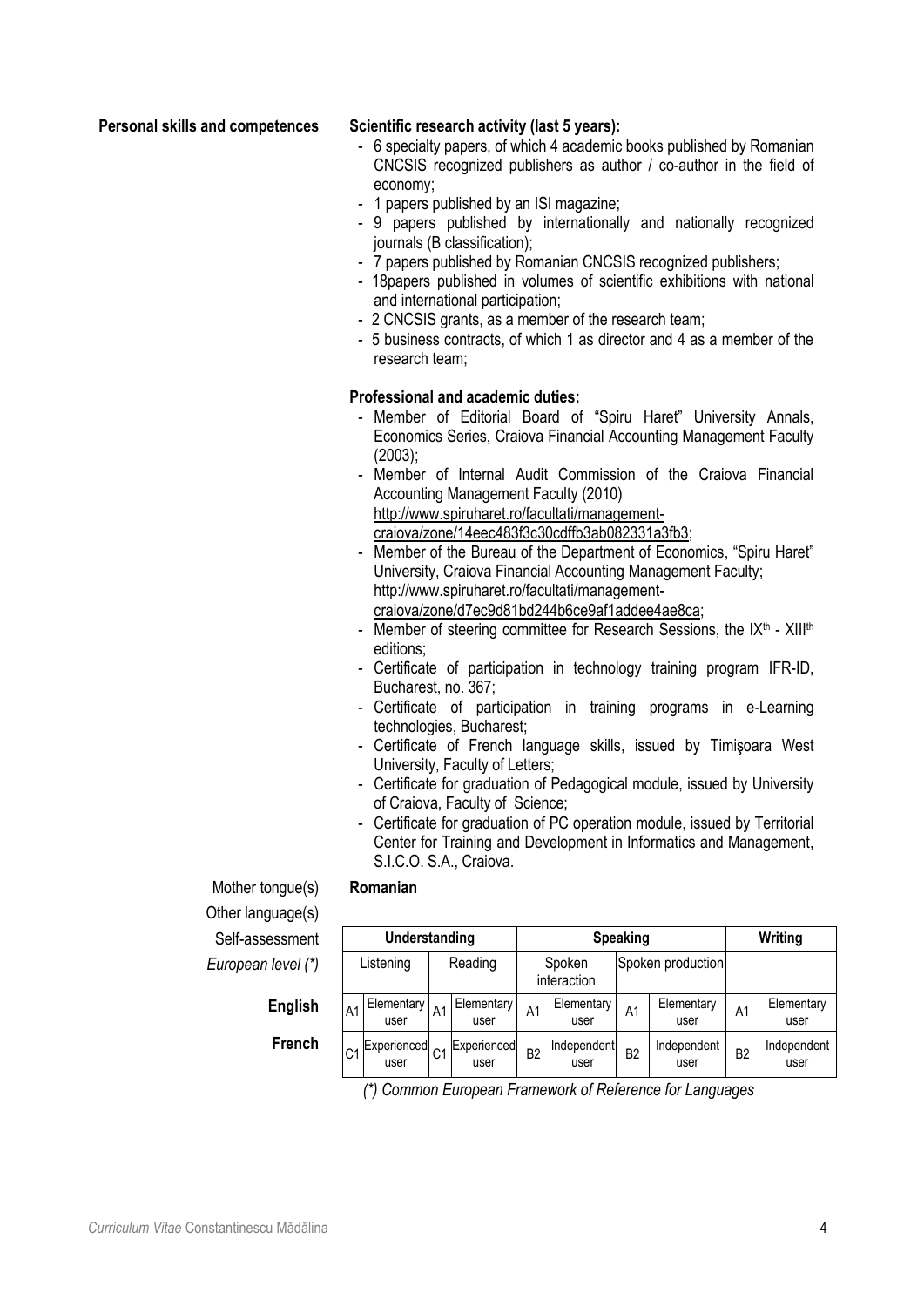| Social skills and competences            | Team spirit: working in multicultural environment; having experience of<br>teamwork due to coordination of a research contract in business; I got<br>involved in scientific research, in 2 CNCSIS grants awarded in 2008 and 4<br>contracts with the business in economics; I responsibly and successfully<br>coordinated management activities and research projects in which I was<br>involved; I continue to enhance this experience as a participant in<br>organizing various activities at faculty; Staff communication skills inside the<br>staff of the Faculty of Financial Accounting Management, to maintain trust<br>and collegiality; experience in communicating with students.<br>Member of scientific and professional societies:<br><b>AGER</b> - General Association of Economists in Romania;<br>CESMAA - European Research Centre of Managerial Studies in<br>Business Administration, http://www.cesmaa.eu/advisory_board;<br>Spiru Haret" National Society for Education, Science and Culture. |
|------------------------------------------|---------------------------------------------------------------------------------------------------------------------------------------------------------------------------------------------------------------------------------------------------------------------------------------------------------------------------------------------------------------------------------------------------------------------------------------------------------------------------------------------------------------------------------------------------------------------------------------------------------------------------------------------------------------------------------------------------------------------------------------------------------------------------------------------------------------------------------------------------------------------------------------------------------------------------------------------------------------------------------------------------------------------|
|                                          |                                                                                                                                                                                                                                                                                                                                                                                                                                                                                                                                                                                                                                                                                                                                                                                                                                                                                                                                                                                                                     |
| Competence                               | Accounting, Finance, Financial management, Economic and financial<br>analysis, Management, Financial forecasting                                                                                                                                                                                                                                                                                                                                                                                                                                                                                                                                                                                                                                                                                                                                                                                                                                                                                                    |
| Organizational skills and<br>competences | Member of the organizing and scientific committees of conferences:<br>- I've gained organizational and coordination competences through<br>active involvement in the organization of national and international<br>symposiums;<br>- As member of the Department of Economics, together with other<br>colleagues, I organized, coordinated, guided and controlled the<br>education and research activities in the faculty;<br>- As member of Faculty Internal Audit Commission, I participated to the<br>process of fulfillment of duties and methodologies accordingly<br>established;<br>- Organization of students' circles.                                                                                                                                                                                                                                                                                                                                                                                      |
| Technical skills and competences         |                                                                                                                                                                                                                                                                                                                                                                                                                                                                                                                                                                                                                                                                                                                                                                                                                                                                                                                                                                                                                     |
| Computer skills and competences          | Windows XP Operating system, Application package MS Office (Word,<br>Excel, Publisher, Power Point), development and using of eLearning<br>Blackboard Academic Suite platform for evaluation and training                                                                                                                                                                                                                                                                                                                                                                                                                                                                                                                                                                                                                                                                                                                                                                                                           |
| Other skills and competences             |                                                                                                                                                                                                                                                                                                                                                                                                                                                                                                                                                                                                                                                                                                                                                                                                                                                                                                                                                                                                                     |
| Driver license(s)                        |                                                                                                                                                                                                                                                                                                                                                                                                                                                                                                                                                                                                                                                                                                                                                                                                                                                                                                                                                                                                                     |
| <b>Additional info</b>                   |                                                                                                                                                                                                                                                                                                                                                                                                                                                                                                                                                                                                                                                                                                                                                                                                                                                                                                                                                                                                                     |
| <b>Annexes</b>                           | List of publications                                                                                                                                                                                                                                                                                                                                                                                                                                                                                                                                                                                                                                                                                                                                                                                                                                                                                                                                                                                                |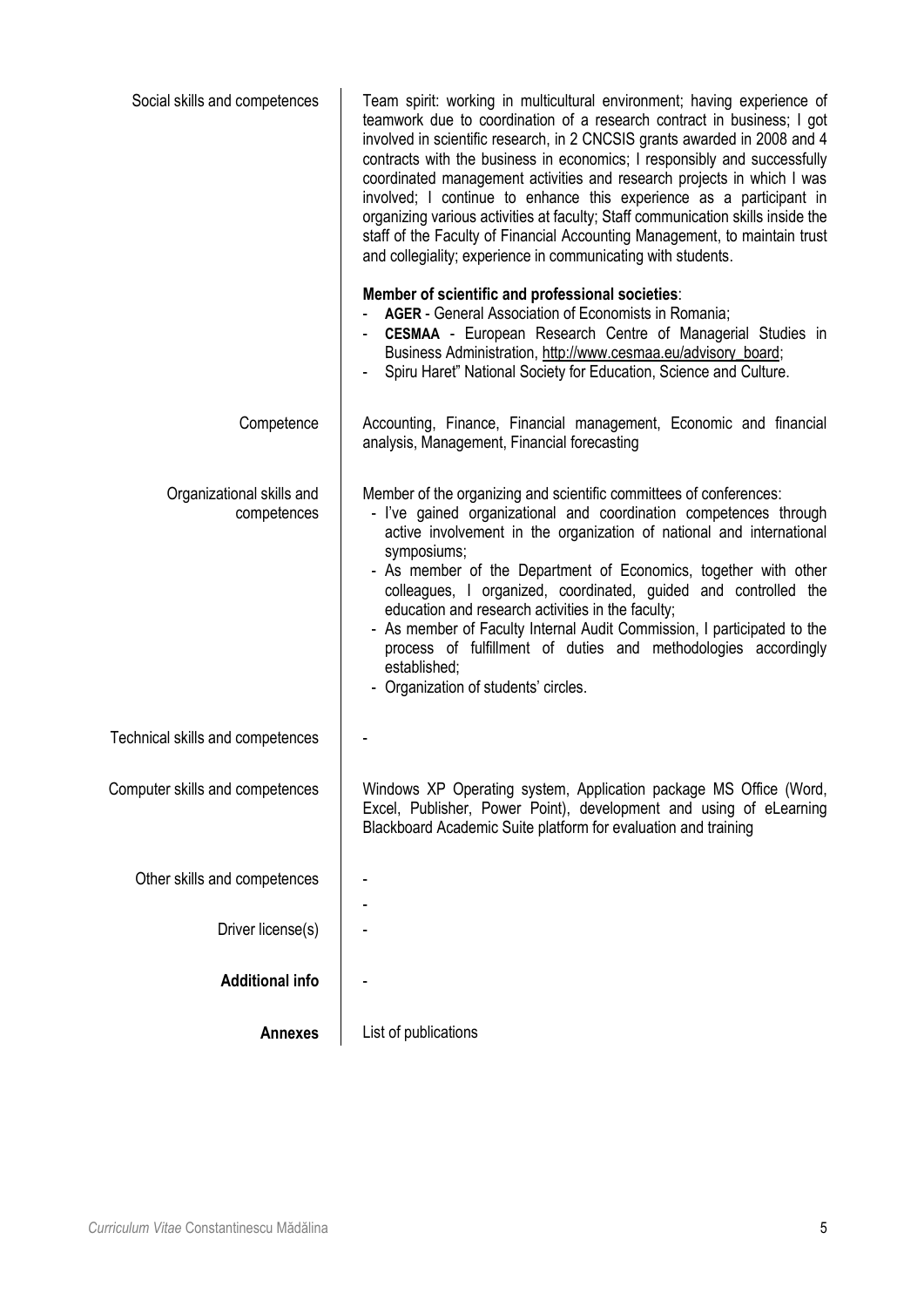## SCIENTIFIC WORKS LIST

#### **structured in relation to the preliminary requirements and assessment criteria**

#### **Lecturer PhD COCOŞILĂ Gabriela Mihaela**

**a)Doctoral thesis**

| Nr.<br>crt. | <b>Title</b>                                                                         | <b>Publisher</b> | Year | City    | <b>Authors</b>                             | <b>ISBN</b>                | Nr<br>pag. |
|-------------|--------------------------------------------------------------------------------------|------------------|------|---------|--------------------------------------------|----------------------------|------------|
|             | <b>METODE SI TEHNICI</b><br>1. MODERNE DE ANALIZĂ ȘI<br><b>PREVIZIUNE FINANCIARĂ</b> | Universitaria    | 2010 | Craiova | <b>COCOSILĂ Gabriela</b><br><b>Mihaela</b> | ISBN 978-606-510-918-6 317 |            |

#### **b)Books published by publishing-houses recognized by CNCSIS**

| Nr.<br>crt. | Title                                                                              | <b>Publisher</b>              | Year | City             | <b>Authors</b>                                         | <b>ISBN</b>                | Nr.<br>pag. |
|-------------|------------------------------------------------------------------------------------|-------------------------------|------|------------------|--------------------------------------------------------|----------------------------|-------------|
|             | Analiză economico-financiară(1)                                                    | Fundației România<br>de Mâine | 2012 | București        | Bardaș P., Cocoșilă Gabriela<br><b>Mihaela</b>         | 978-973-163-<br>821-8      | 124         |
|             | Analiză economico-financiară(2)                                                    | Fundației România<br>de Mâine | 2012 | <b>Bucuresti</b> | Bardaș P., Cocoșilă Gabriela<br><b>Mihaela</b>         | 978-973-163-<br>822-5      | 120         |
| 3.          | Ghid Practic. Misiune de audit intern<br>privind managementul resurselor<br>lumane | Sitech                        | 2010 | Craiova          | Ghiță E, Cocoșilă Gabriela<br>Mihaela și colaboratorii | $978 - 606 - 11$<br>0550-2 |             |
| 4.          | Finantele întreprinderii                                                           | <b>Aius Printed</b>           | 2007 | Craiova          | Cocoșilă Gabriela Mihaela                              | 978-973-1780-<br>$38-2$    | 193         |
| 5.          | Eficienta investitiilor                                                            | Sitech                        | 2005 | Craiova          | Popa A., Bardaș P., Cocoșilă<br>Gabriela Mihaela       | 973-746-059-6              | 250         |
| 6.          | Stiinta conducerii<br>- valori, tendinte,                                          | Universității Lucian          | 2004 | Sibiu            | Popescu I., Ungureanu L.,                              | 973-651-792-6              | 192         |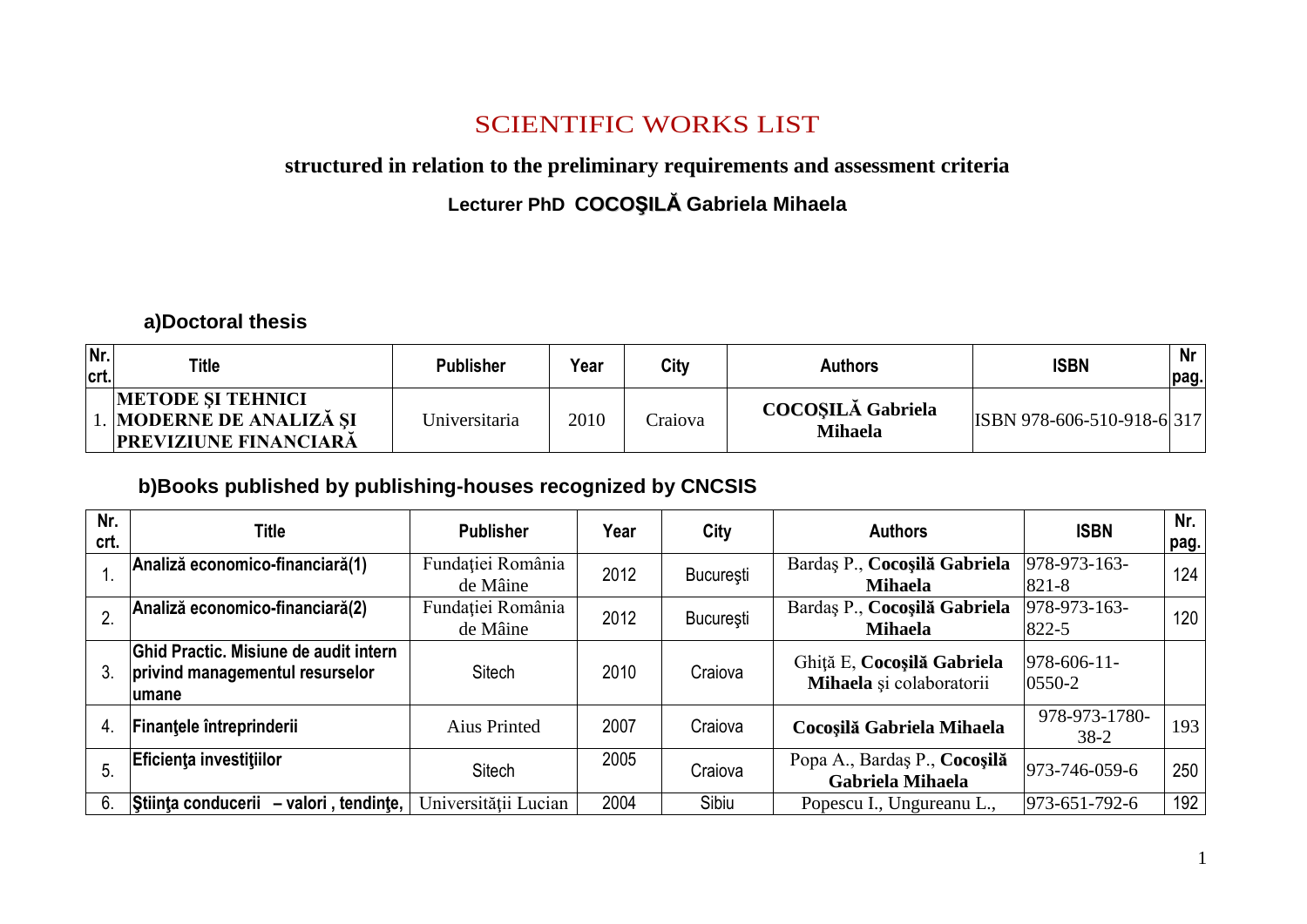| VOI.I.<br>rspective.<br>ve | Blaga | .<br>Gabriela<br>Acosilă<br>– MP<br>scalu |  |
|----------------------------|-------|-------------------------------------------|--|
|                            |       | $\overline{a}$<br>Mnhaela                 |  |

# **c)Articles/studies published in:**

|                  | Journals indexed in international databases                                                                                                                                                |                                                                                                                                                                       |                                                                            |             |                                               |
|------------------|--------------------------------------------------------------------------------------------------------------------------------------------------------------------------------------------|-----------------------------------------------------------------------------------------------------------------------------------------------------------------------|----------------------------------------------------------------------------|-------------|-----------------------------------------------|
| <b>Nr</b><br>crt | <b>Title</b>                                                                                                                                                                               | <b>Published in</b>                                                                                                                                                   |                                                                            | <b>ISSN</b> | Baza de date în care<br>este indexată revista |
|                  | Socio-economic theory based study of<br>business organizations<br>dysfunctional<br>International Journal of Management &<br>Technology (IJMT)                                              | International Journal of<br>Management & Technology (IJMT)<br>Vol. 1, nr.1, pg.182, poziția 27,<br>January, 2011                                                      | Iacob C.,<br><b>COCOSILĂ Mihaela</b>                                       | 0976-0924   | Ebsco database<br>and ISI.                    |
|                  | Bank guarantees in the development of<br>commercial<br>relationship<br><i>between</i><br>2. Romania and European union<br>http://ideas.repec.org/a/ora/journl/v4y2009i<br>1p1039-1043.html | The Annals of the University of<br>Oradea", Section Economic<br>Sciences-Tom XVII, pag. 823,<br>poziția 665, 2008                                                     | Dragos I., M. ilitaru P.,<br><b>COCOSILĂ Mihaela</b>                       | 1582-5450   | RePec,<br>Doaj<br>Ebsco                       |
| $\overline{3}$   | The continue developement of internal Union of Scientists in Bulgaria -<br>audit                                                                                                           | Sunny Beach resort organized by<br><b>Bulgarian Academy of Science</b><br>Bourgas. Journals International<br><b>Scientific Publications</b><br>Economy&Business, 2008 | Ghiță E., COCOȘILĂ<br><b>Mihaela</b>                                       | 1313-2555   |                                               |
| 4.               | <b>Methods</b><br>analysis<br>and<br>Computer<br>for<br>optimization of energy consumptions<br>http://ideas.repec.org/a/ora/journl/v4y2009i<br>1p1039-1043.html                            | The Annals of the University of<br>Oradea- Economic Science Journal.<br>Vol.4, 2008, pg.1039-1043                                                                     | Rotaru Simona<br>Bardaş Petru,<br>Ghiță Mirela,<br><b>COCOSILĂ Mihaela</b> | 1582-5450   | RePec,<br>Doaj<br>Ebsco                       |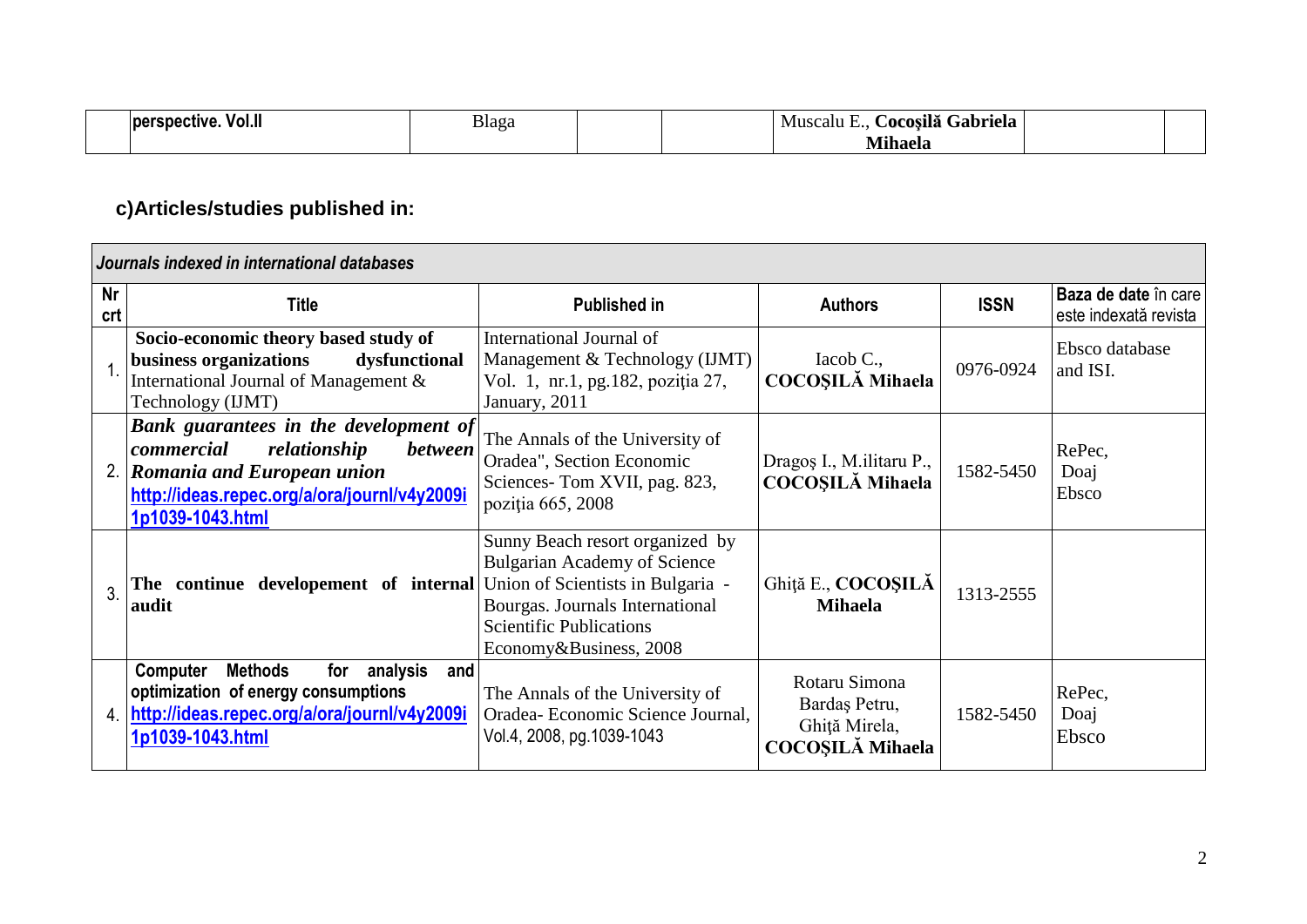| 5.             | The informational technology<br>  management of conflict a new challenge  <br>the conditionnof the economic.                                                                                                  | <b>and</b> The Annals of the University of<br>Oradea-Economic Science Journal,<br>2009, pg 187                                                                                                                                                                                        | Bardaş P., Rotaru S.,<br>Cocoșilă Mihaela,<br>Ghită M.                                           | 1582-5450                                              | RePec,<br>Doaj<br>Ebsco                      |
|----------------|---------------------------------------------------------------------------------------------------------------------------------------------------------------------------------------------------------------|---------------------------------------------------------------------------------------------------------------------------------------------------------------------------------------------------------------------------------------------------------------------------------------|--------------------------------------------------------------------------------------------------|--------------------------------------------------------|----------------------------------------------|
| 6.             | The Involvement of Information Technology in<br>the Optimal Functioning of Electric Drive<br><b>Systems</b><br>http://www.jaes.reprograph.ro/articles/wint<br>er2009/RotaruS BardasP GhitaM Cocosila<br>M.pdf | Journal of Applied Economic<br>Sciences, Vol.IV, Issue4(10) 2009,<br>pg. 549-557                                                                                                                                                                                                      | Rotaru Simona<br><b>Bardas Petru</b><br>Ghita Mirela,<br><b>COCOSILĂ Mihaela</b>                 | 1843-6110                                              | <b>RePEc</b><br><b>CEEOL</b><br><b>EBSCO</b> |
| $\overline{7}$ | The estimation of financial solvency under<br>uncertain condition, using fuzzy multitude<br>theorie<br>http://www.jaes.reprograph.ro/articles/special<br>issue_2010/JAES_SPecial_Issue.pdf                    | Journal of Applied Economic<br>Sciences, Vol.IV, 2010, 583-<br>589                                                                                                                                                                                                                    | Bardas Petru,<br>Galiceanu Mihaela,<br>Rotaru Simona<br>Ghita Mirela,<br><b>COCOSILĂ Mihaela</b> | 1843-6110                                              | RePEc<br><b>CEEOL</b><br><b>EBSCO</b>        |
| 8.             | The Change Management in Economical Crisis<br>http://econpapers.repec.org/paper/rissphedp/2<br>009 5f113.htm                                                                                                  | Working Papers from Universitatea<br>Spiru Haret, Facultatea de Finante<br>si Banci, Centrul de Cercetari<br>Economico-Financiare Avansate<br>of<br>The<br>First<br>Proceedings<br>International safety Trening and E-<br>Symposium<br><b>ISTELS</b><br>Learning<br>2009, pg. 136-145 | Bardaş Petru,<br>Rotaru Simona<br>Ghiță Mirela<br><b>COCOSILĂ Mihaela</b>                        | . No<br>2009/113,<br><b>ISBN 978-</b><br>606-92116-1-8 | RePEc,                                       |
| 9              | teleinventory<br>The implemention<br>system<br>electric power foran eligible customer<br>http://ccefa.spiruharet.ro/materiale/dder.pdf                                                                        | Working Papers from Universitatea<br>Spiru Haret, Facultatea de Finante<br>si Banci, Centrul de Cercetari<br>Economico-Financiare Avansate,<br>Vol. Dezvoltarea durabilă și energii<br>regenerabile, Ed. Fundației România<br>de Mâine, 2009, pg. 353-358                             | Rotaru Simona,<br>Bardaş Petru,<br>Ghiță Mirela<br>COCOȘILĂ Mihaela                              | No 2009/153,<br><b>ISBN 978-</b><br>973-163-510-1      | <b>RePEc</b>                                 |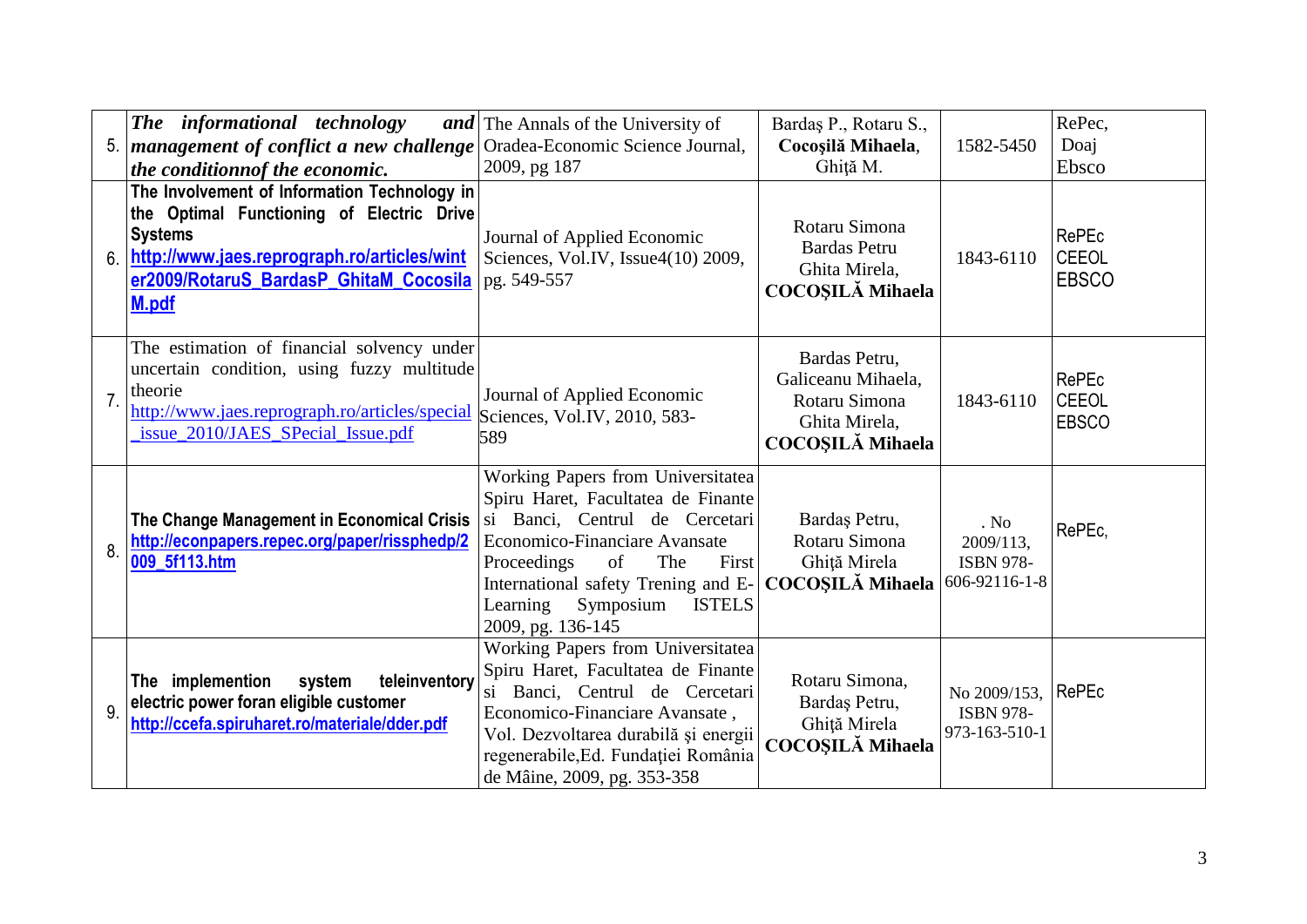|                  | The management aproach in economic<br>10 crisis                                                                                                                                                                         | Journal of Applied Economic Sciences,<br>JAES, special Issue on ,Further<br>Competitive<br>Challenges<br>on<br>Management, 2011                                                                                                                   | Bardaş Petru,<br>Rotaru Simona<br>Ghiță Mirela<br><b>COCOȘILĂ Mihaela</b>   | <b>RePEc</b><br><b>CEEOL</b><br><b>EBSCO</b> |           |
|------------------|-------------------------------------------------------------------------------------------------------------------------------------------------------------------------------------------------------------------------|---------------------------------------------------------------------------------------------------------------------------------------------------------------------------------------------------------------------------------------------------|-----------------------------------------------------------------------------|----------------------------------------------|-----------|
|                  | <b>Accredited journals CNCSIS</b>                                                                                                                                                                                       |                                                                                                                                                                                                                                                   |                                                                             |                                              |           |
| <b>Nr</b><br>crt | <b>Title</b>                                                                                                                                                                                                            | <b>Published in</b>                                                                                                                                                                                                                               | <b>Authors</b>                                                              | <b>ISSN</b>                                  | Categorie |
| 11               | The using tabular calculations programs<br>for the control of companies<br>administration through the result<br>accounting method                                                                                       | Business Excellence, special Issue of<br>Review of Management and<br>Economical Enginnering, Universitatea<br>Transilvania Brașov, , pg.51, 2008                                                                                                  | Bardaş P., Rotaru S.,<br>Cocoșilă Mihaela,<br>Ghiță M.,                     | 583-624-<br>X                                | $B+$      |
| 12.              | instrumentele specifice<br>Informația<br><b>si</b><br>managementului financiar-contabil                                                                                                                                 | The 1 – International Conference on<br>"Innovation and Growth of the<br>Economic Competitiveness",<br>Universitatea Spiru Haret, Craiova,<br>Analele Universității Spiru Haret<br>București, seria economie, Anul 8, nr.<br>8, vol. I, pg.75 2008 | <b>COCOSILĂ Mihaela</b>                                                     | 1582-8336 B+                                 |           |
| 13.              | New tendencies of approach and performance<br>of the managerial information system an<br>organization in economic crisis organization<br>in economic crisis,                                                            | Analele Universității Eftimie Murgu-<br>Reșița, Studii economice, 2009, pg. pg.<br>53                                                                                                                                                             | Bardas Petru,<br>Rotaru Simona,<br>Ghita Mirela,<br><b>COCOSILĂ Mihaela</b> | 1584 -<br>0972                               | B         |
| 14.              | Informative<br>tehnologie, growth vectors of<br>economic performances at SCALTUR SA<br><b>SLATINA</b>                                                                                                                   | Analele Universității Eftimie Murgu,<br>Studii economice, 2009, pg. 284-290                                                                                                                                                                       | Rotaru Simona,<br>Bardaş Petru,<br>Ghiță Mirela,<br><b>COCOSILĂ Mihaela</b> | 1584 -<br>0972                               | B         |
| 15.              | La culture organizarionelle et l'efficence<br>d'une firme dans les conditions de crise Les Anales de L'Université Valahia de<br>economique the cultural, philosophical Targoviste, pg. 59, 2009<br>and religious levels |                                                                                                                                                                                                                                                   | Bardas Petru,<br>Rotaru Simona,<br>Ghita Mirela,<br><b>COCOȘILĂ Mihaela</b> | 1453-8202 B+                                 |           |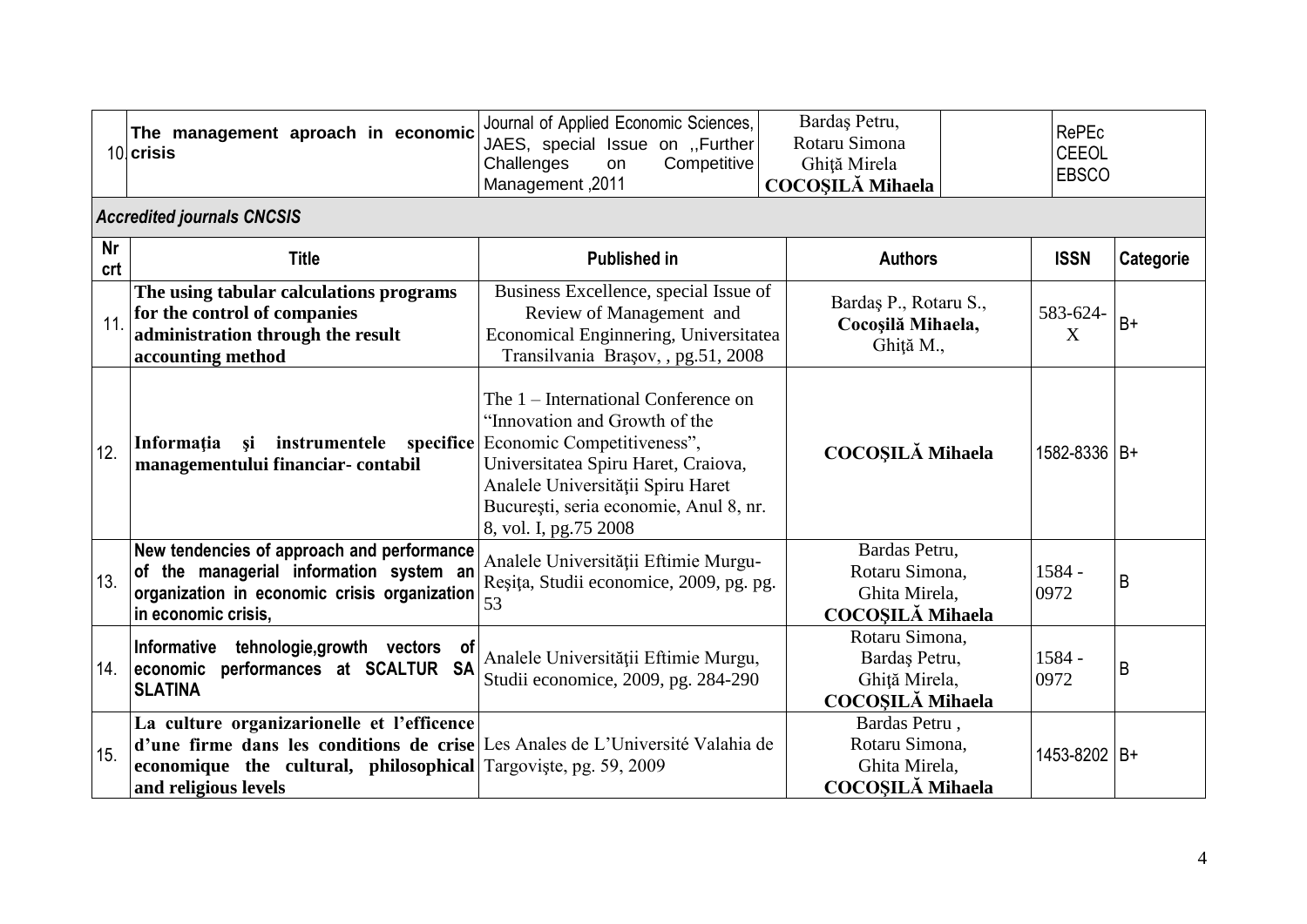| 16               | informational technology<br><b>The</b><br>and<br>management of conflict a new challenge<br>the conditionnof the economic crisis | Annals of the University of Oradea-<br>Economic Science Journal          | Bardas Petru,<br>Rotaru Simona,<br>Ghita Mirela,<br><b>COCOSILĂ Mihaela</b> | 1582-5450 B+ |  |  |  |  |
|------------------|---------------------------------------------------------------------------------------------------------------------------------|--------------------------------------------------------------------------|-----------------------------------------------------------------------------|--------------|--|--|--|--|
|                  | Magazines of national and international recognized CNCSIS                                                                       |                                                                          |                                                                             |              |  |  |  |  |
| <b>Nr</b><br>crt | Title                                                                                                                           | <b>Published in</b>                                                      | <b>Authors</b>                                                              | <b>ISSN</b>  |  |  |  |  |
| 17.              | informational<br>tehnology<br><b>The</b><br>and<br>of<br>conflict<br>$\boldsymbol{i}$ n<br>management<br>an<br>organization,    | International<br>Scientific<br>Journals<br>Publications ECONOMI&BUSINESS | Bardas Petru,<br>Rotaru Simona<br>Ghita Mirela,<br><b>COCOSILĂ Mihaela</b>  | 1313-2555    |  |  |  |  |

# **a) Studies published in:**

| Nr.<br>crt. | Title                                                                                                                                                      | <b>Published in</b>                                                                                                                                                                                 | Organizer                                                                                 | <b>Authors</b>                                                                       | <b>Editura/ISBN sau ISSN</b>                        |  |  |
|-------------|------------------------------------------------------------------------------------------------------------------------------------------------------------|-----------------------------------------------------------------------------------------------------------------------------------------------------------------------------------------------------|-------------------------------------------------------------------------------------------|--------------------------------------------------------------------------------------|-----------------------------------------------------|--|--|
|             | Volumes of some national scientific manifestations with international participation                                                                        |                                                                                                                                                                                                     |                                                                                           |                                                                                      |                                                     |  |  |
|             | <b>The Bookkeeping of Results and of</b> Proceeding of the Bussiness and Universitatea Spiru Haret,<br><b>Productivity</b><br>Global<br>Informatic Program | <b>for</b> the Information Technologies. New Facultatea de Management<br>Administration of Companies using Approaches, The 2nd International Financiar Contabil Craiova,<br>Conference              | loctombrie 2008                                                                           | Bardas Petru,<br>Rotaru Simona<br>Ghita Mirela,<br><b>COCOSILĂ</b><br><b>Mihaela</b> | Editura Reprograph<br>978-973-671-6                 |  |  |
|             | economical<br>and<br>social<br>'The<br>the international<br>2. efficiency of<br>transfer of technology"                                                    | Proceeding of the Bussiness and Universitatea Spiru Haret,<br>Information Technologies. New Facultatea de Management<br>Approaches, The 2nd International Financiar Contabil Craiova,<br>Conference | octombrie 2008                                                                            | Hobeanu L.,<br>Cocoșilă Mihaela                                                      | Reprograph<br>Publishing House<br>978-973-671-162-6 |  |  |
| 3.          | The performance<br>management<br><b>of</b><br>the<br>component<br>the<br>management of the<br>strategical<br>human resources                               | The 3 <sup>nd</sup> -International Conference Facultatea de Management<br>on Further Challenges for<br>Competitive Management, pg. 215                                                              | Universitatea Spiru Haret,<br>$\frac{a}{c}$ Financiar Contabil Craiova,<br>octombrie 2009 | Hobeanu L.,<br>Cocoșilă Mihaela                                                      | Editura Reprograph<br>978-973-671-242-5             |  |  |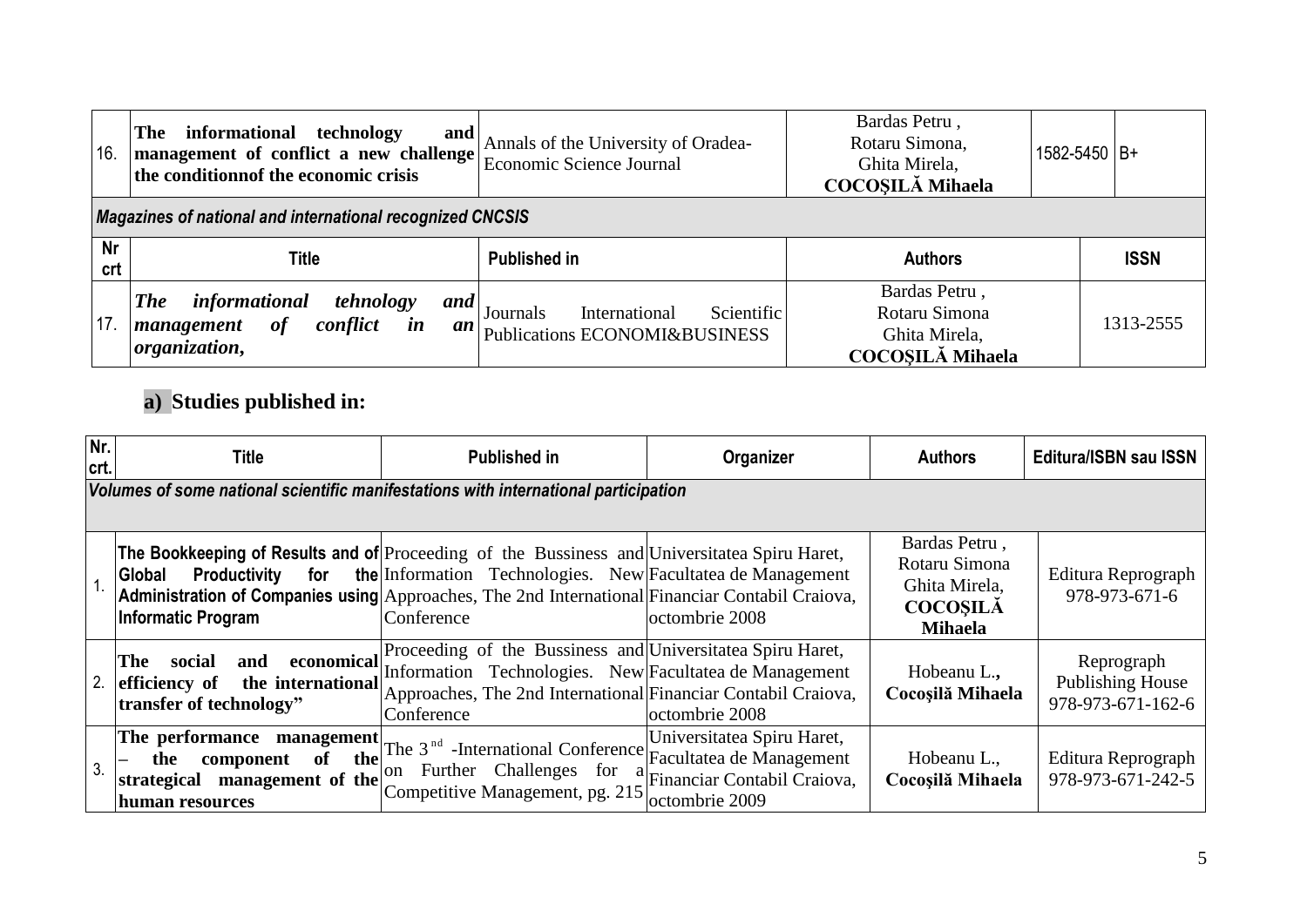| Nr.<br>crt. | <b>Title</b>                                                                                                                                                            | <b>Published in</b>                                                                                                                                                                                                 | Organizer                                                                                                                                                                                                                     | <b>Authors</b>                                                                                                     | <b>Editura/ISBN sau ISSN</b>                         |
|-------------|-------------------------------------------------------------------------------------------------------------------------------------------------------------------------|---------------------------------------------------------------------------------------------------------------------------------------------------------------------------------------------------------------------|-------------------------------------------------------------------------------------------------------------------------------------------------------------------------------------------------------------------------------|--------------------------------------------------------------------------------------------------------------------|------------------------------------------------------|
| 4.          | <b>The</b><br>Remodelling<br><b>Process Essential Requirement for</b><br><b>Implementing an ERP System</b>                                                              | <b>Business</b> Proceeding of the Bussiness and Universitatea Spiru Haret,<br>Information Technologies. New Facultatea de Management<br>Approaches, The 2nd International Financiar Contabil Craiova,<br>Conference | octombrie 2008                                                                                                                                                                                                                | Rotaru Simona,<br>Bardas Petru,<br>Ghita Mirela,<br><b>COCOȘILĂ</b><br><b>Mihaela</b>                              | Editura Reprograph<br>978-973-671-6                  |
| 5.          | Organizational culture and<br>the<br>security of the workplace in the<br>managerial information system of<br>an organization in economic crisis<br>management of change | Proceedings<br>the<br>first<br>of<br>international Safety training and e-<br>symposium ISTELS,<br>learning<br>Editura Oedi-Incdpm, pg 136;                                                                          | <b>International SafetyTraining</b><br>and E-learning Symposium -<br>de<br>Romanian<br>organizat<br>Technological Platform on<br>industrial Safety, Ministerul<br>Muncii<br>Ministerul<br>si<br>Educatiei si Cercetarii, 2009 | Bardas Petru,<br>Rotaru Simona,<br>Ghita Mirela,<br><b>COCOSILĂ</b><br><b>Mihaela</b>                              | ISBN978-606-<br>921116-1-18                          |
| 6.          | Informatic tools for an efficacious<br>management in manufacturing                                                                                                      | Proceedings<br>of<br>$16-th$<br>the<br>International<br>economic<br>conference IECS 2009, Industrial<br>revolutions,<br>fro<br>the<br>globazition perspective, pg 215                                               | Univ., Lucian Blaga,<br>Facultatea de Stiinte<br>economice                                                                                                                                                                    | Bardas Petru,<br>Rotaru Simona,<br>Ghita Mirela,<br><b>COCOȘILĂ</b><br><b>Mihaela</b>                              | 978-973-739-775-1                                    |
|             | $\mathsf{in}$<br>approach<br>management<br>The<br>economic crisis                                                                                                       | Proceedings<br>of<br>$16-th$<br>the<br>International<br>economic<br>conference IECS 2009, Industrial<br>revolutions.<br>fro<br>the<br>globazition perspective, pg 14                                                | Univ., Lucian Blaga,<br>Facultatea de Stiinte<br>economice                                                                                                                                                                    | Bardas Petru,<br>Rotaru Simona,<br>Ghita Mirela,<br><b>COCOSILĂ</b><br><b>Mihaela</b>                              | 978-973-739-775-1                                    |
| 8.          | The estimation of working capital<br>under uncertain conditions using<br>fuzzy multitude theory                                                                         | Proceedings<br>4th<br><sub>of</sub><br>the<br>International<br>Conference<br>$\alpha$<br><b>Business</b><br>Excellence,<br>Ed.<br>Infomarket, pg. 30                                                                | Universitatea Transilvania<br><b>Brasov</b>                                                                                                                                                                                   | Bardas Petru,<br>Galiceanu Mihaela,<br><b>ROTARU Simona.</b><br>Ghita Mirela,<br><b>COCOSILĂ</b><br><b>Mihaela</b> | Editura. Infomarket<br>978-973 -1747-11-8<br>(vol I) |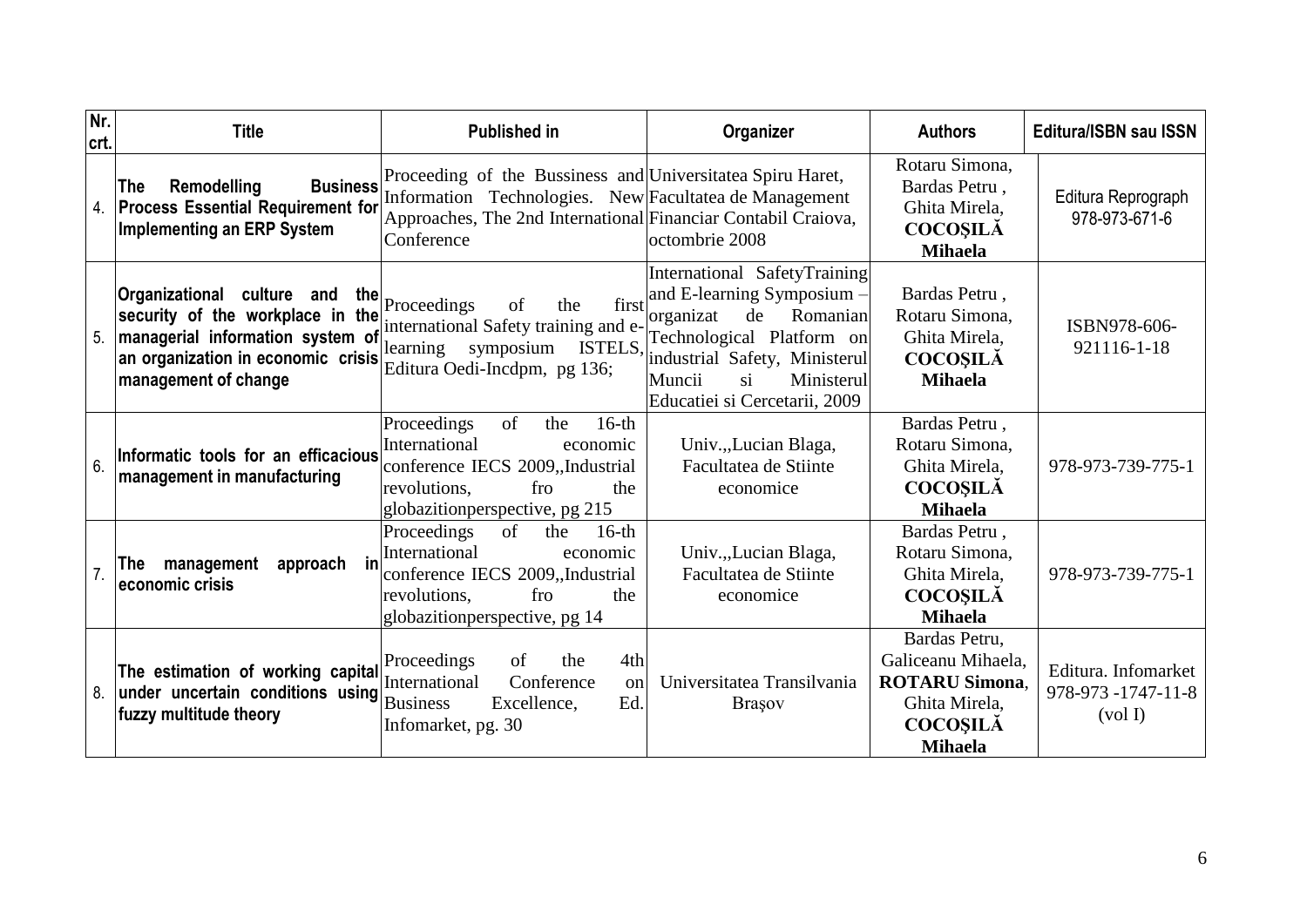| Nr.<br>Icrt. | <b>Title</b>                                                | <b>Published in</b>                                                                                                                                                                                                               | Organizer                                                                                            | <b>Authors</b>                                                                       | <b>Editura/ISBN sau ISSN</b>                   |
|--------------|-------------------------------------------------------------|-----------------------------------------------------------------------------------------------------------------------------------------------------------------------------------------------------------------------------------|------------------------------------------------------------------------------------------------------|--------------------------------------------------------------------------------------|------------------------------------------------|
| 9            | economical crisis                                           | Proceedings<br>of<br>the<br>Managing companies in therms of International Conferencen on The Facultatea de Management<br>world's economy in the times of Financiar Contabil Craiova,<br>global crisis                             | 4th Universitatea Spiru Haret,<br>$5$ -6november 2010                                                | Bardas Petru,<br>Rotaru Simona<br>Ghita Mirela,<br><b>COCOSILÀ</b><br><b>Mihaela</b> | Editura Universitaria<br>978-606-510-995-7     |
|              | Informatics Tools of risks analysis<br>in crisis situations | Proceedings of the 4th International<br>Conferencen on The world's economy   www.web.contabil Craiova,<br>in the times of global crisis                                                                                           | Haret,<br>Spiru<br>Universitatea<br>Facultatea de<br>Management<br>5-6november 2010                  | Rotaru Simona<br>Bardas Petru,<br>Ghita Mirela,<br><b>COCOSILĂ</b><br><b>Mihaela</b> | Editura Universitaria<br>978-606-510-995-7     |
|              | economic crises                                             | The principles of caux round table, a Proceedings of the 5th International Facultatea de Management Ghita Mirela,<br>11. solution of social and international Conferencen on The world's economy<br>in the times of global crisis | Universitatea Spiru Haret, Bardas P, Rotaru S,<br>Financiar Contabil Craiova,<br>$5-6$ november 2011 | <b>COCOSILĂ</b><br><b>Mihaela</b>                                                    |                                                |
|              | Volume of national scientific events                        |                                                                                                                                                                                                                                   |                                                                                                      |                                                                                      |                                                |
| 12.          | Finantele<br>în<br>cadrul<br>întreprinderi                  | unei Teorie și practică în dezvoltarea<br>leconomică a României                                                                                                                                                                   | Universitatea Spiru Haret,<br>Constanța, 2001                                                        | <b>COCOSILĂ</b><br><b>Mihaela</b>                                                    | Ed.<br>Europolis,<br>973-8283-06-x.<br>pg 318. |
| 13.          | întreprinderii,                                             | Analiza mediului ambiant al Teorie și practică în dezvoltarea<br>economică a României                                                                                                                                             | Universitatea Spiru Haret,<br>Constanța, 2002                                                        | <b>COCOSILĂ</b><br><b>Mihaela</b>                                                    | Ed.<br>Europolis,<br>973-8283-31-0,<br>pg 120. |
| 14.          | cercetării-dezvoltării                                      | Managementul în domeniul Analele Universității Spiru Haret,<br>seria Economie                                                                                                                                                     | Universitatea Spiru Haret,<br>Craiova, 2003                                                          | Cocoșilă Mihaela,<br>Barbu C.                                                        | Ed. Mondo-Ec,<br>973-98425-2-6                 |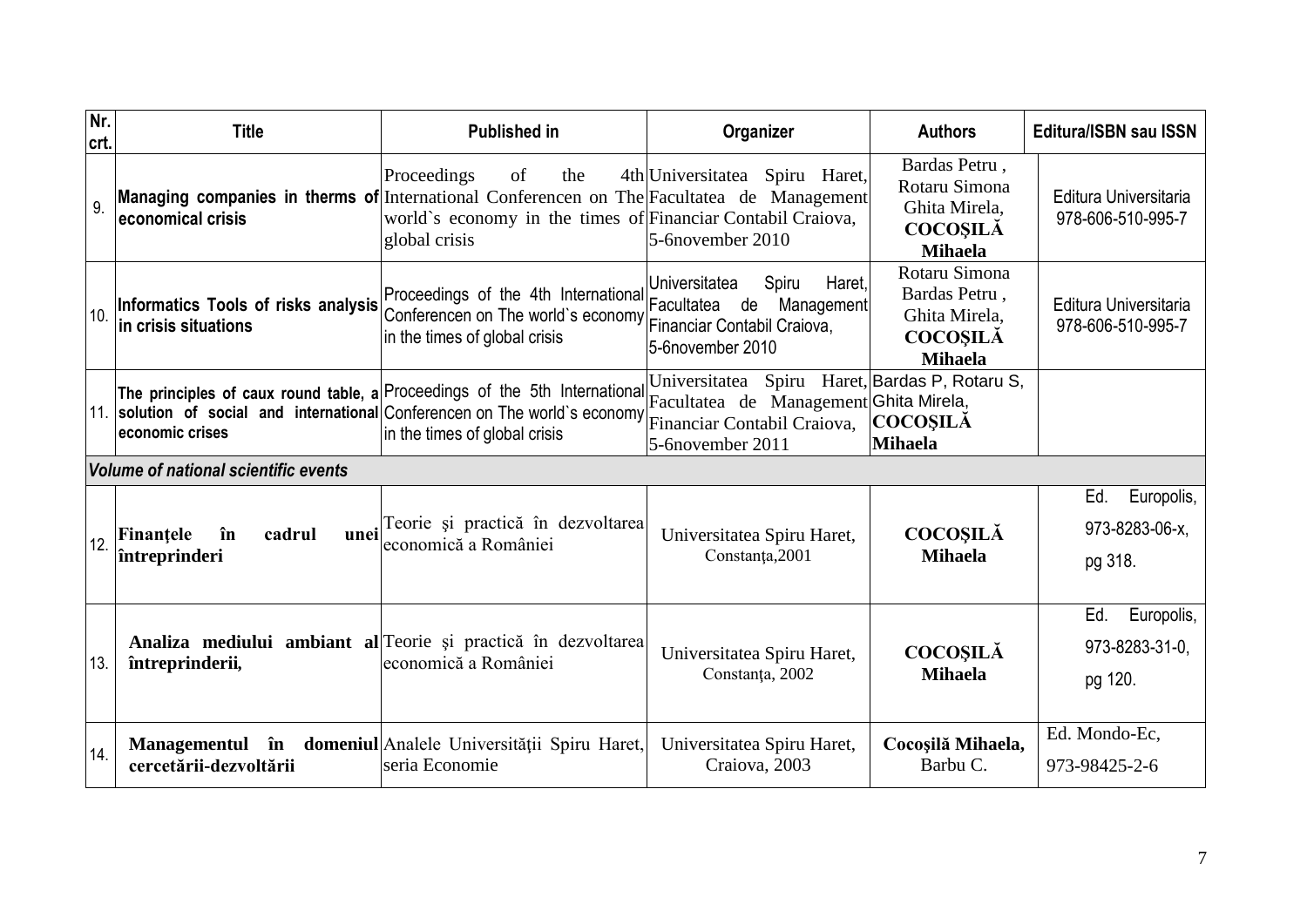| Nr.<br>crt. | <b>Title</b>                                                                                           | <b>Published in</b>                                                                               | Organizer                                                   | <b>Authors</b>                                                                        | <b>Editura/ISBN sau ISSN</b>                                                           |
|-------------|--------------------------------------------------------------------------------------------------------|---------------------------------------------------------------------------------------------------|-------------------------------------------------------------|---------------------------------------------------------------------------------------|----------------------------------------------------------------------------------------|
| 15.         | în<br>Instrumente<br>de<br>bază<br>managementul<br>contabil                                            | financiar-<br>Analele Universității Spiru Haret                                                   | Universitatea Spiru Haret,<br>Craiova, 2005                 | <b>COCOSILĂ</b><br><b>Mihaela</b>                                                     | Ed.<br>Fundației<br>"România<br>de<br>Maine"<br>București,<br>973-725-167-9<br>pg. 97; |
| 16.         | Raporturile manager-<br>subordonați                                                                    | Analele Universității Spiru Haret,<br>seria Economie, București, Anul I,<br>$\ln 2$ ,             | Universitatea Spiru Haret,<br>București, 2003               | <b>COCOSILĂ</b><br><b>Mihaela</b>                                                     | Fundației<br>Ed.<br>"România<br>de<br>Maine" București,<br>482-8336<br>pg. 143;        |
| 17          | Conflictul in cadrul organizatiei<br>,in conditii de criza economica                                   | dezvoltării<br>Tendințe<br>ale<br>$\hat{\imath}$ ntr-o<br>economice<br>societate a<br>cunoașterii | Facultatea de Contabilitate și<br>Finanțe, Rm. Vâlcea, 2009 | Bardas Petru,<br>Rotaru Simona,<br>Ghita Mirela,<br><b>COCOSILĂ</b><br><b>Mihaela</b> | Editura Sitech<br>978-606-530-712-4                                                    |
| 18.         | comunicarii Tendințe<br>Perfectionarea<br>organizationale<br>implementarea unui sistem ERP cunoașterii | dezvoltării<br>ale<br><b>prin</b> economice<br>$\hat{m}$ tr-o<br>societate a                      | Facultatea de Contabilitate și<br>Finanțe, Rm. Vâlcea, 2009 | Rotaru Simona<br>Bardas Petru,<br>Ghita Mirela,<br><b>COCOSILĂ</b><br><b>Mihaela</b>  | Editura Sitech<br>978-606-530-712-4                                                    |

## **c)Research projects – development - innovation**

| The Program\/Project\/ Grant                                                                                                 |                                       |                          |
|------------------------------------------------------------------------------------------------------------------------------|---------------------------------------|--------------------------|
| $\begin{array}{ c c c c c c } \hline \text{Nr.} & \text{CNCSIS grants} - \text{deposed in the year 2008} \hline \end{array}$ | <b>Status in the</b><br>research team | <b>Utility financing</b> |